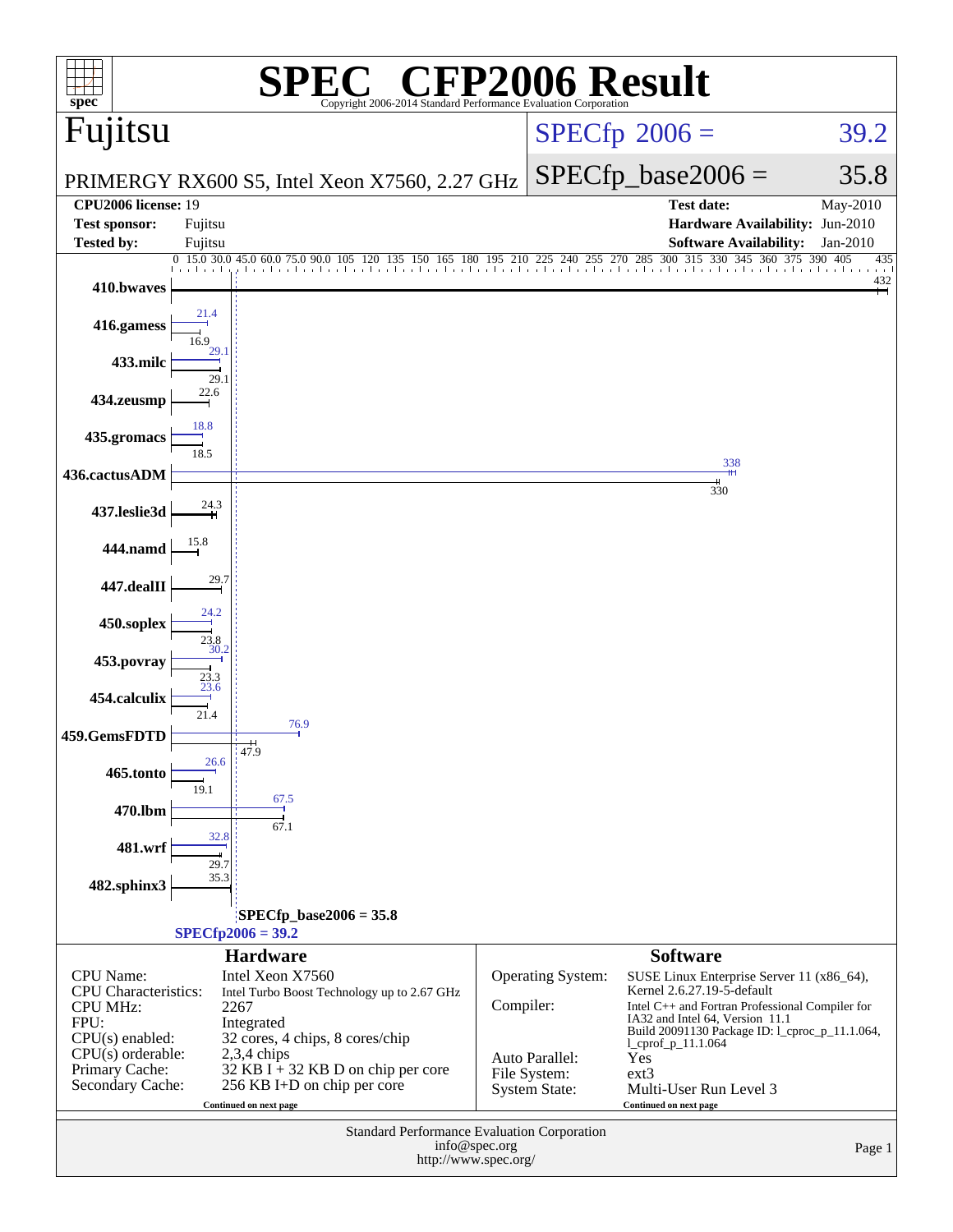| <b>SPEC CFP2006 Result</b><br>$spec^{\circ}$                                                             |                        |              |                            |              |                        |              |                                                                |                     |                                        |                               |                        |                     |
|----------------------------------------------------------------------------------------------------------|------------------------|--------------|----------------------------|--------------|------------------------|--------------|----------------------------------------------------------------|---------------------|----------------------------------------|-------------------------------|------------------------|---------------------|
| Fujitsu                                                                                                  |                        |              |                            |              | $SPECfp2006 =$         |              |                                                                | 39.2                |                                        |                               |                        |                     |
| PRIMERGY RX600 S5, Intel Xeon X7560, 2.27 GHz                                                            |                        |              |                            |              |                        |              | $SPECfp\_base2006 =$                                           |                     |                                        | 35.8                          |                        |                     |
| CPU2006 license: 19                                                                                      |                        |              |                            |              |                        |              |                                                                |                     | <b>Test date:</b>                      |                               |                        | May-2010            |
| <b>Test sponsor:</b><br>Fujitsu                                                                          |                        |              |                            |              |                        |              |                                                                |                     | <b>Hardware Availability: Jun-2010</b> |                               |                        |                     |
| <b>Tested by:</b>                                                                                        | Fujitsu                |              |                            |              |                        |              |                                                                |                     |                                        | <b>Software Availability:</b> |                        | $Jan-2010$          |
| L <sub>3</sub> Cache:                                                                                    |                        | None         | 24 MB I+D on chip per chip |              |                        |              | <b>Base Pointers:</b><br>64-bit<br>32/64-bit<br>Peak Pointers: |                     |                                        |                               |                        |                     |
| Other Cache:<br>Other Software:<br>None<br>Memory:<br>256 GB (64x4 GB PC3-10600R, 2 rank, CL9-9-9, ECC,  |                        |              |                            |              |                        |              |                                                                |                     |                                        |                               |                        |                     |
| see add'l detail in notes)<br>Disk Subsystem:<br>1 x SAS, 300 GB, 10000 RPM<br>Other Hardware:<br>None   |                        |              |                            |              |                        |              |                                                                |                     |                                        |                               |                        |                     |
| <b>Results Table</b>                                                                                     |                        |              |                            |              |                        |              |                                                                |                     |                                        |                               |                        |                     |
|                                                                                                          |                        |              | <b>Base</b>                |              |                        |              |                                                                |                     | <b>Peak</b>                            |                               |                        |                     |
| <b>Benchmark</b><br>410.bwayes                                                                           | <b>Seconds</b><br>31.9 | Ratio<br>426 | <b>Seconds</b><br>31.5     | Ratio<br>432 | <b>Seconds</b><br>31.5 | Ratio<br>432 | <b>Seconds</b><br>31.9                                         | <b>Ratio</b><br>426 | <b>Seconds</b><br>31.5                 | <b>Ratio</b><br>432           | <b>Seconds</b><br>31.5 | <b>Ratio</b><br>432 |
| 416.gamess                                                                                               | 1160                   | 16.9         | 1157                       | 16.9         | 1160                   | 16.9         | 917                                                            | 21.4                | 915                                    |                               | 915                    | 21.4                |
|                                                                                                          |                        |              | 312                        | 29.4         |                        |              | 316                                                            |                     |                                        | <u> 21.4</u>                  |                        |                     |
| $433$ .milc                                                                                              | 316                    | 29.1         |                            |              | 316                    | 29.1         |                                                                | 29.1                | 316                                    | 29.1                          | 316                    | 29.1                |
| $434$ . zeusmp                                                                                           | 401                    | 22.7         | 403                        | 22.6         | 402                    | 22.6         | 401                                                            | 22.7                | 403                                    | 22.6                          | 402                    | 22.6                |
| 435.gromacs                                                                                              | 386                    | 18.5         | 386                        | 18.5         | 385                    | 18.6         | 381                                                            | 18.8                | 380                                    | 18.8                          | 380                    | 18.8                |
| 436.cactusADM                                                                                            | 36.2                   | 330          | 36.2                       | 330          | 36.4                   | 329          | 35.4                                                           | 338                 | 35.6                                   | 336                           | 35.2                   | 340                 |
| 437.leslie3d                                                                                             | 387                    | 24.3         | 390                        | 24.1         | 347                    | 27.1         | 387                                                            | 24.3                | 390                                    | 24.1                          | 347                    | 27.1                |
| 444.namd                                                                                                 | 512                    | 15.7         | 506                        | 15.8         | 506                    | 15.8         | 512                                                            | 15.7                | 506                                    | 15.8                          | 506                    | 15.8                |
| 447.dealII                                                                                               | 384                    | 29.8         | 385                        | 29.7         | 385                    | 29.7         | 384                                                            | 29.8                | 385                                    | 29.7                          | 385                    | 29.7                |
| $450$ .soplex                                                                                            | 350                    | 23.8         | 350                        | 23.8         | 350                    | 23.8         | 344                                                            | 24.2                | 345                                    | 24.2                          | 345                    | 24.2                |
| $ 453$ . povray                                                                                          | 229                    | 23.2         | 228                        | 23.4         | 228                    | 23.3         | 176                                                            | 30.2                | 175                                    | 30.4                          | 178                    | 29.9                |
| 454.calculix                                                                                             | 386                    | 21.4         | 385                        | 21.4         | 385                    | 21.4         | 349                                                            | 23.7                | 349                                    | 23.6                          | 349                    | 23.6                |
| 459.GemsFDTD                                                                                             | 222                    | 47.8         | 222                        | 47.9         | 208                    | 51.0         | 138                                                            | 76.9                | 138                                    | 76.7                          | 138                    | 76.9                |
| 465.tonto                                                                                                | 516                    | 19.1         | 515                        | 19.1         | 515                    | 19.1         | 371                                                            | 26.5                | <u>371</u>                             | <b>26.6</b>                   | 370                    | 26.6                |
| 470.1bm                                                                                                  | 205                    | 67.1         | 203                        | 67.6         | 205                    | 67.0         | 204                                                            | 67.5                | 203                                    | 67.5                          | 201                    | 68.2                |
| 481.wrf                                                                                                  | 374                    | 29.9         | 389                        | 28.7         | 376                    | 29.7         | 341                                                            | 32.8                | 341                                    | 32.8                          | 341                    | 32.8                |
| 482.sphinx3                                                                                              | 552                    | 35.3         | 552                        | 35.3         | 554                    | 35.2         | 552                                                            | 35.3                | 552                                    | 35.3                          | 554                    | 35.2                |
| Results appear in the order in which they were run. Bold underlined text indicates a median measurement. |                        |              |                            |              |                        |              |                                                                |                     |                                        |                               |                        |                     |

#### **[Operating System Notes](http://www.spec.org/auto/cpu2006/Docs/result-fields.html#OperatingSystemNotes)**

'ulimit -s unlimited' was used to set the stacksize to unlimited prior to run

#### **[Platform Notes](http://www.spec.org/auto/cpu2006/Docs/result-fields.html#PlatformNotes)**

 The system automatically configures the memory to run at 1066 MHz. BIOS configuration: Intel HT Technology = Disable

#### **[General Notes](http://www.spec.org/auto/cpu2006/Docs/result-fields.html#GeneralNotes)**

 OMP\_NUM\_THREADS set to number of cores KMP\_AFFINITY set to granularity=fine,scatter KMP\_STACKSIZE set to 200M

Continued on next page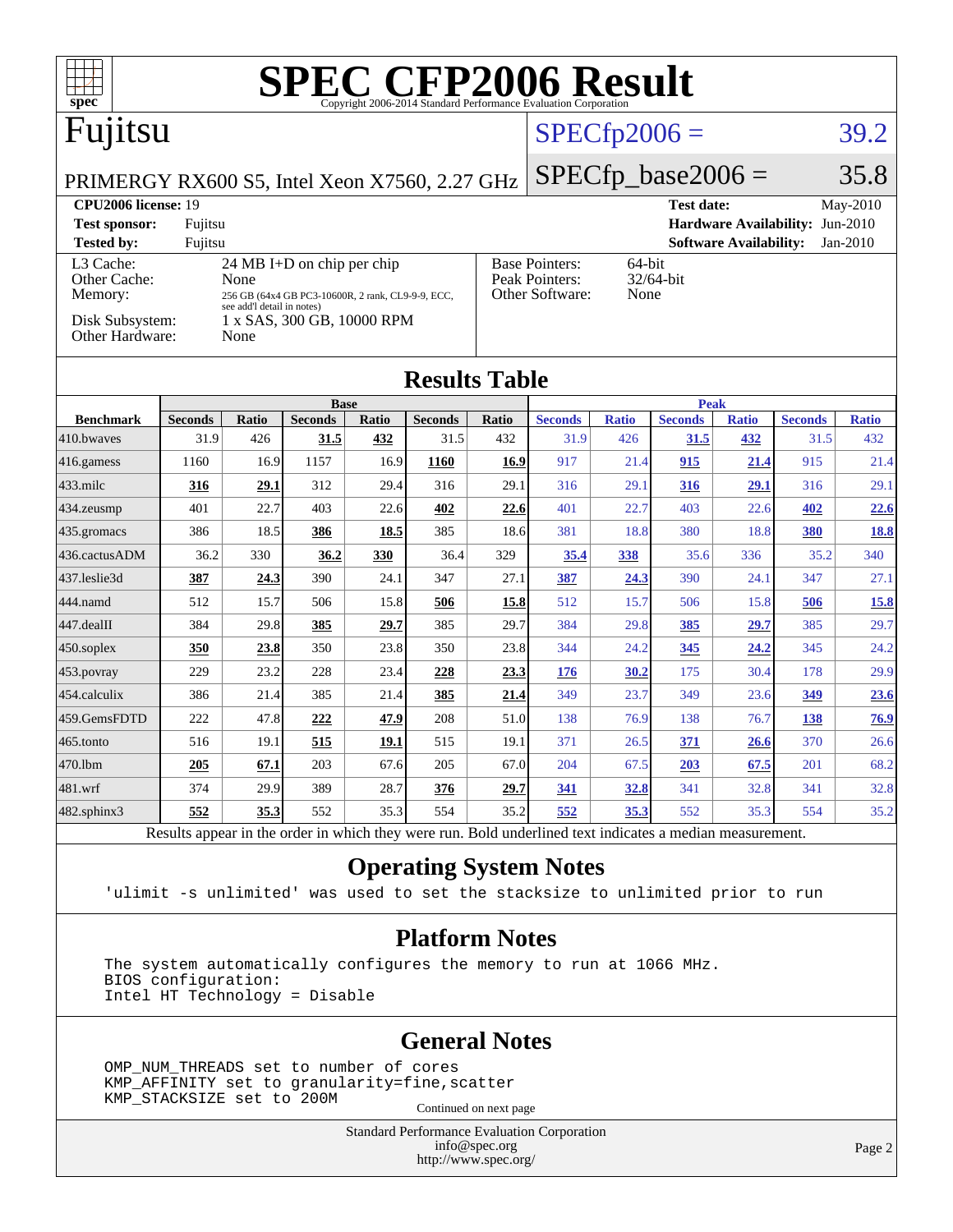

# **[SPEC CFP2006 Result](http://www.spec.org/auto/cpu2006/Docs/result-fields.html#SPECCFP2006Result)**

## Fujitsu

 $SPECTp2006 = 39.2$ 

PRIMERGY RX600 S5, Intel Xeon X7560, 2.27 GHz  $SPECTp\_base2006 = 35.8$ 

**[CPU2006 license:](http://www.spec.org/auto/cpu2006/Docs/result-fields.html#CPU2006license)** 19 **[Test date:](http://www.spec.org/auto/cpu2006/Docs/result-fields.html#Testdate)** May-2010 **[Test sponsor:](http://www.spec.org/auto/cpu2006/Docs/result-fields.html#Testsponsor)** Fujitsu **[Hardware Availability:](http://www.spec.org/auto/cpu2006/Docs/result-fields.html#HardwareAvailability)** Jun-2010 **[Tested by:](http://www.spec.org/auto/cpu2006/Docs/result-fields.html#Testedby)** Fujitsu **[Software Availability:](http://www.spec.org/auto/cpu2006/Docs/result-fields.html#SoftwareAvailability)** Jan-2010

#### **[General Notes \(Continued\)](http://www.spec.org/auto/cpu2006/Docs/result-fields.html#GeneralNotes)**

 For information about Fujitsu please visit: <http://www.fujitsu.com> Binaries were compiled on SLES 10 with Binutils 2.18.50.0.7.20080502

### **[Base Compiler Invocation](http://www.spec.org/auto/cpu2006/Docs/result-fields.html#BaseCompilerInvocation)**

[C benchmarks](http://www.spec.org/auto/cpu2006/Docs/result-fields.html#Cbenchmarks):

 $\text{icc}$  -m64

[C++ benchmarks:](http://www.spec.org/auto/cpu2006/Docs/result-fields.html#CXXbenchmarks) [icpc -m64](http://www.spec.org/cpu2006/results/res2010q3/cpu2006-20100702-12039.flags.html#user_CXXbase_intel_icpc_64bit_bedb90c1146cab66620883ef4f41a67e)

[Fortran benchmarks](http://www.spec.org/auto/cpu2006/Docs/result-fields.html#Fortranbenchmarks): [ifort -m64](http://www.spec.org/cpu2006/results/res2010q3/cpu2006-20100702-12039.flags.html#user_FCbase_intel_ifort_64bit_ee9d0fb25645d0210d97eb0527dcc06e)

[Benchmarks using both Fortran and C](http://www.spec.org/auto/cpu2006/Docs/result-fields.html#BenchmarksusingbothFortranandC): [icc -m64](http://www.spec.org/cpu2006/results/res2010q3/cpu2006-20100702-12039.flags.html#user_CC_FCbase_intel_icc_64bit_0b7121f5ab7cfabee23d88897260401c) [ifort -m64](http://www.spec.org/cpu2006/results/res2010q3/cpu2006-20100702-12039.flags.html#user_CC_FCbase_intel_ifort_64bit_ee9d0fb25645d0210d97eb0527dcc06e)

#### **[Base Portability Flags](http://www.spec.org/auto/cpu2006/Docs/result-fields.html#BasePortabilityFlags)**

| 410.bwaves: -DSPEC CPU LP64                  |                                                                |
|----------------------------------------------|----------------------------------------------------------------|
| 416.gamess: -DSPEC_CPU_LP64                  |                                                                |
| 433.milc: -DSPEC CPU LP64                    |                                                                |
| 434.zeusmp: -DSPEC_CPU_LP64                  |                                                                |
| 435.gromacs: -DSPEC_CPU_LP64 -nofor_main     |                                                                |
| 436.cactusADM: - DSPEC CPU LP64 - nofor main |                                                                |
| 437.leslie3d: -DSPEC CPU LP64                |                                                                |
| 444.namd: -DSPEC CPU LP64                    |                                                                |
| 447.dealII: -DSPEC CPU LP64                  |                                                                |
| 450.soplex: -DSPEC_CPU_LP64                  |                                                                |
| 453.povray: -DSPEC_CPU_LP64                  |                                                                |
| 454.calculix: - DSPEC CPU LP64 - nofor main  |                                                                |
| 459. GemsFDTD: - DSPEC CPU LP64              |                                                                |
| 465.tonto: - DSPEC CPU LP64                  |                                                                |
| 470.1bm: - DSPEC CPU LP64                    |                                                                |
|                                              | 481.wrf: -DSPEC CPU_LP64 -DSPEC_CPU_CASE_FLAG -DSPEC_CPU_LINUX |
| 482.sphinx3: -DSPEC_CPU_LP64                 |                                                                |

#### **[Base Optimization Flags](http://www.spec.org/auto/cpu2006/Docs/result-fields.html#BaseOptimizationFlags)**

[C benchmarks](http://www.spec.org/auto/cpu2006/Docs/result-fields.html#Cbenchmarks): [-xSSE4.2](http://www.spec.org/cpu2006/results/res2010q3/cpu2006-20100702-12039.flags.html#user_CCbase_f-xSSE42_f91528193cf0b216347adb8b939d4107) [-ipo](http://www.spec.org/cpu2006/results/res2010q3/cpu2006-20100702-12039.flags.html#user_CCbase_f-ipo) [-O3](http://www.spec.org/cpu2006/results/res2010q3/cpu2006-20100702-12039.flags.html#user_CCbase_f-O3) [-no-prec-div](http://www.spec.org/cpu2006/results/res2010q3/cpu2006-20100702-12039.flags.html#user_CCbase_f-no-prec-div) [-static](http://www.spec.org/cpu2006/results/res2010q3/cpu2006-20100702-12039.flags.html#user_CCbase_f-static) [-parallel](http://www.spec.org/cpu2006/results/res2010q3/cpu2006-20100702-12039.flags.html#user_CCbase_f-parallel) [-opt-prefetch](http://www.spec.org/cpu2006/results/res2010q3/cpu2006-20100702-12039.flags.html#user_CCbase_f-opt-prefetch)

[C++ benchmarks:](http://www.spec.org/auto/cpu2006/Docs/result-fields.html#CXXbenchmarks)

[-xSSE4.2](http://www.spec.org/cpu2006/results/res2010q3/cpu2006-20100702-12039.flags.html#user_CXXbase_f-xSSE42_f91528193cf0b216347adb8b939d4107) [-ipo](http://www.spec.org/cpu2006/results/res2010q3/cpu2006-20100702-12039.flags.html#user_CXXbase_f-ipo) [-O3](http://www.spec.org/cpu2006/results/res2010q3/cpu2006-20100702-12039.flags.html#user_CXXbase_f-O3) [-no-prec-div](http://www.spec.org/cpu2006/results/res2010q3/cpu2006-20100702-12039.flags.html#user_CXXbase_f-no-prec-div) [-static](http://www.spec.org/cpu2006/results/res2010q3/cpu2006-20100702-12039.flags.html#user_CXXbase_f-static) [-parallel](http://www.spec.org/cpu2006/results/res2010q3/cpu2006-20100702-12039.flags.html#user_CXXbase_f-parallel) [-opt-prefetch](http://www.spec.org/cpu2006/results/res2010q3/cpu2006-20100702-12039.flags.html#user_CXXbase_f-opt-prefetch)

Continued on next page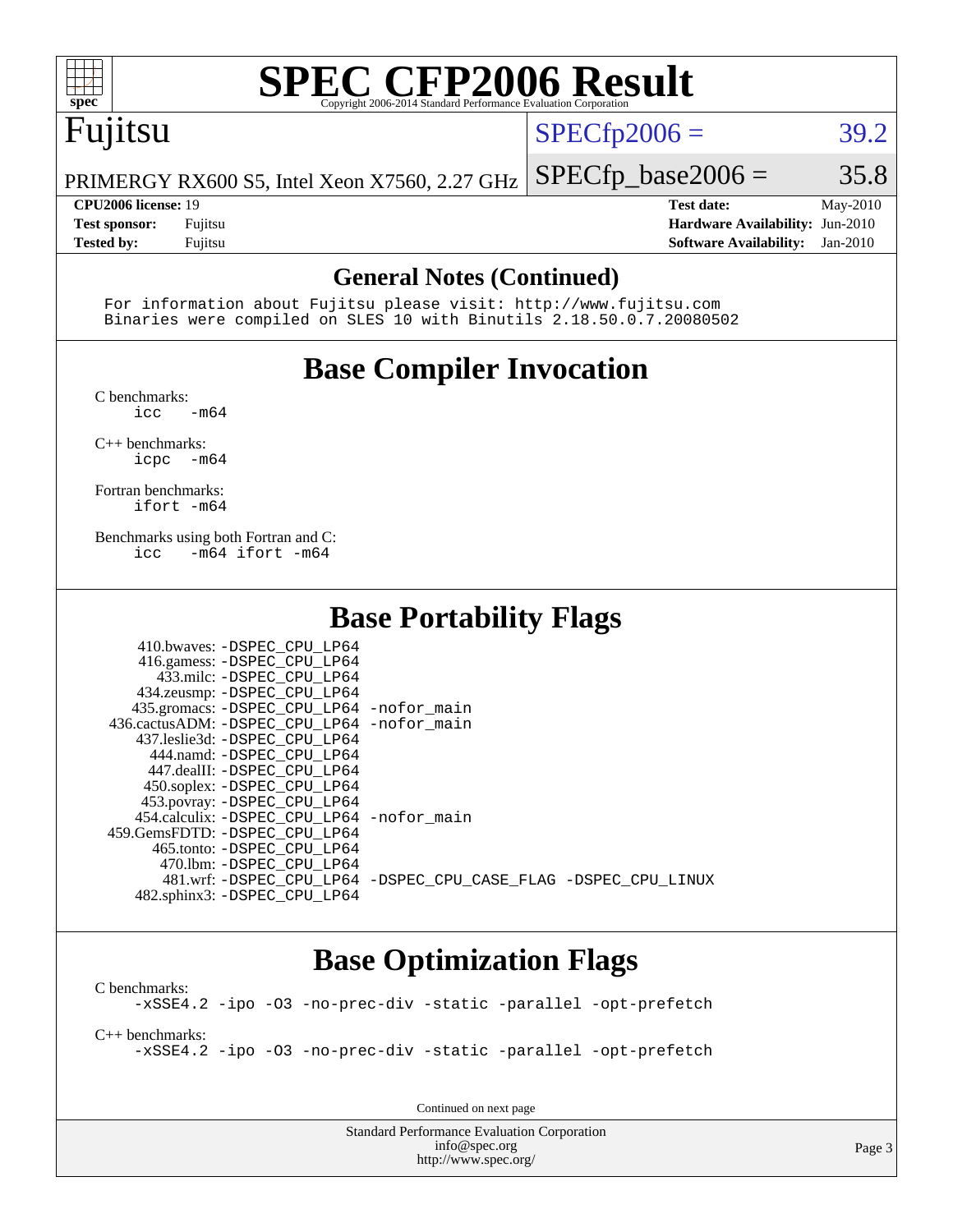

# **[SPEC CFP2006 Result](http://www.spec.org/auto/cpu2006/Docs/result-fields.html#SPECCFP2006Result)**

# Fujitsu

 $SPECTp2006 = 39.2$ 

PRIMERGY RX600 S5, Intel Xeon X7560, 2.27 GHz  $SPECTp\_base2006 = 35.8$ 

**[CPU2006 license:](http://www.spec.org/auto/cpu2006/Docs/result-fields.html#CPU2006license)** 19 **[Test date:](http://www.spec.org/auto/cpu2006/Docs/result-fields.html#Testdate)** May-2010 **[Test sponsor:](http://www.spec.org/auto/cpu2006/Docs/result-fields.html#Testsponsor)** Fujitsu **[Hardware Availability:](http://www.spec.org/auto/cpu2006/Docs/result-fields.html#HardwareAvailability)** Jun-2010 **[Tested by:](http://www.spec.org/auto/cpu2006/Docs/result-fields.html#Testedby)** Fujitsu **[Software Availability:](http://www.spec.org/auto/cpu2006/Docs/result-fields.html#SoftwareAvailability)** Jan-2010

## **[Base Optimization Flags \(Continued\)](http://www.spec.org/auto/cpu2006/Docs/result-fields.html#BaseOptimizationFlags)**

[Fortran benchmarks](http://www.spec.org/auto/cpu2006/Docs/result-fields.html#Fortranbenchmarks): [-xSSE4.2](http://www.spec.org/cpu2006/results/res2010q3/cpu2006-20100702-12039.flags.html#user_FCbase_f-xSSE42_f91528193cf0b216347adb8b939d4107) [-ipo](http://www.spec.org/cpu2006/results/res2010q3/cpu2006-20100702-12039.flags.html#user_FCbase_f-ipo) [-O3](http://www.spec.org/cpu2006/results/res2010q3/cpu2006-20100702-12039.flags.html#user_FCbase_f-O3) [-no-prec-div](http://www.spec.org/cpu2006/results/res2010q3/cpu2006-20100702-12039.flags.html#user_FCbase_f-no-prec-div) [-static](http://www.spec.org/cpu2006/results/res2010q3/cpu2006-20100702-12039.flags.html#user_FCbase_f-static) [-parallel](http://www.spec.org/cpu2006/results/res2010q3/cpu2006-20100702-12039.flags.html#user_FCbase_f-parallel) [-opt-prefetch](http://www.spec.org/cpu2006/results/res2010q3/cpu2006-20100702-12039.flags.html#user_FCbase_f-opt-prefetch)

[Benchmarks using both Fortran and C](http://www.spec.org/auto/cpu2006/Docs/result-fields.html#BenchmarksusingbothFortranandC): [-xSSE4.2](http://www.spec.org/cpu2006/results/res2010q3/cpu2006-20100702-12039.flags.html#user_CC_FCbase_f-xSSE42_f91528193cf0b216347adb8b939d4107) [-ipo](http://www.spec.org/cpu2006/results/res2010q3/cpu2006-20100702-12039.flags.html#user_CC_FCbase_f-ipo) [-O3](http://www.spec.org/cpu2006/results/res2010q3/cpu2006-20100702-12039.flags.html#user_CC_FCbase_f-O3) [-no-prec-div](http://www.spec.org/cpu2006/results/res2010q3/cpu2006-20100702-12039.flags.html#user_CC_FCbase_f-no-prec-div) [-static](http://www.spec.org/cpu2006/results/res2010q3/cpu2006-20100702-12039.flags.html#user_CC_FCbase_f-static) [-parallel](http://www.spec.org/cpu2006/results/res2010q3/cpu2006-20100702-12039.flags.html#user_CC_FCbase_f-parallel) [-opt-prefetch](http://www.spec.org/cpu2006/results/res2010q3/cpu2006-20100702-12039.flags.html#user_CC_FCbase_f-opt-prefetch)

**[Peak Compiler Invocation](http://www.spec.org/auto/cpu2006/Docs/result-fields.html#PeakCompilerInvocation)**

[C benchmarks](http://www.spec.org/auto/cpu2006/Docs/result-fields.html#Cbenchmarks):  $icc$   $-m64$ 

[C++ benchmarks:](http://www.spec.org/auto/cpu2006/Docs/result-fields.html#CXXbenchmarks) [icpc -m64](http://www.spec.org/cpu2006/results/res2010q3/cpu2006-20100702-12039.flags.html#user_CXXpeak_intel_icpc_64bit_bedb90c1146cab66620883ef4f41a67e)

[Fortran benchmarks](http://www.spec.org/auto/cpu2006/Docs/result-fields.html#Fortranbenchmarks): [ifort -m64](http://www.spec.org/cpu2006/results/res2010q3/cpu2006-20100702-12039.flags.html#user_FCpeak_intel_ifort_64bit_ee9d0fb25645d0210d97eb0527dcc06e)

[Benchmarks using both Fortran and C](http://www.spec.org/auto/cpu2006/Docs/result-fields.html#BenchmarksusingbothFortranandC): [icc -m64](http://www.spec.org/cpu2006/results/res2010q3/cpu2006-20100702-12039.flags.html#user_CC_FCpeak_intel_icc_64bit_0b7121f5ab7cfabee23d88897260401c) [ifort -m64](http://www.spec.org/cpu2006/results/res2010q3/cpu2006-20100702-12039.flags.html#user_CC_FCpeak_intel_ifort_64bit_ee9d0fb25645d0210d97eb0527dcc06e)

### **[Peak Portability Flags](http://www.spec.org/auto/cpu2006/Docs/result-fields.html#PeakPortabilityFlags)**

Same as Base Portability Flags

### **[Peak Optimization Flags](http://www.spec.org/auto/cpu2006/Docs/result-fields.html#PeakOptimizationFlags)**

[C benchmarks](http://www.spec.org/auto/cpu2006/Docs/result-fields.html#Cbenchmarks):

 $433 \text{.}$ milc:  $-xSSE4$ .  $2(pass 2)$  - $prof-gen(pass 1)$  - $ipo(pass 2)$  [-O3](http://www.spec.org/cpu2006/results/res2010q3/cpu2006-20100702-12039.flags.html#user_peakPASS2_CFLAGSPASS2_LDFLAGS433_milc_f-O3) $(pass 2)$ [-no-prec-div](http://www.spec.org/cpu2006/results/res2010q3/cpu2006-20100702-12039.flags.html#user_peakPASS2_CFLAGSPASS2_LDFLAGS433_milc_f-no-prec-div)(pass 2) [-static](http://www.spec.org/cpu2006/results/res2010q3/cpu2006-20100702-12039.flags.html#user_peakPASS2_CFLAGSPASS2_LDFLAGS433_milc_f-static)(pass 2) [-prof-use](http://www.spec.org/cpu2006/results/res2010q3/cpu2006-20100702-12039.flags.html#user_peakPASS2_CFLAGSPASS2_LDFLAGS433_milc_prof_use_bccf7792157ff70d64e32fe3e1250b55)(pass 2) [-ansi-alias](http://www.spec.org/cpu2006/results/res2010q3/cpu2006-20100702-12039.flags.html#user_peakOPTIMIZE433_milc_f-ansi-alias)

 470.lbm: [-xSSE4.2](http://www.spec.org/cpu2006/results/res2010q3/cpu2006-20100702-12039.flags.html#user_peakPASS2_CFLAGSPASS2_LDFLAGS470_lbm_f-xSSE42_f91528193cf0b216347adb8b939d4107)(pass 2) [-prof-gen](http://www.spec.org/cpu2006/results/res2010q3/cpu2006-20100702-12039.flags.html#user_peakPASS1_CFLAGSPASS1_LDFLAGS470_lbm_prof_gen_e43856698f6ca7b7e442dfd80e94a8fc)(pass 1) [-ipo](http://www.spec.org/cpu2006/results/res2010q3/cpu2006-20100702-12039.flags.html#user_peakPASS2_CFLAGSPASS2_LDFLAGS470_lbm_f-ipo)(pass 2) [-O3](http://www.spec.org/cpu2006/results/res2010q3/cpu2006-20100702-12039.flags.html#user_peakPASS2_CFLAGSPASS2_LDFLAGS470_lbm_f-O3)(pass 2) [-no-prec-div](http://www.spec.org/cpu2006/results/res2010q3/cpu2006-20100702-12039.flags.html#user_peakPASS2_CFLAGSPASS2_LDFLAGS470_lbm_f-no-prec-div)(pass 2) [-static](http://www.spec.org/cpu2006/results/res2010q3/cpu2006-20100702-12039.flags.html#user_peakPASS2_CFLAGSPASS2_LDFLAGS470_lbm_f-static)(pass 2) [-prof-use](http://www.spec.org/cpu2006/results/res2010q3/cpu2006-20100702-12039.flags.html#user_peakPASS2_CFLAGSPASS2_LDFLAGS470_lbm_prof_use_bccf7792157ff70d64e32fe3e1250b55)(pass 2) [-parallel](http://www.spec.org/cpu2006/results/res2010q3/cpu2006-20100702-12039.flags.html#user_peakOPTIMIZE470_lbm_f-parallel) [-ansi-alias](http://www.spec.org/cpu2006/results/res2010q3/cpu2006-20100702-12039.flags.html#user_peakOPTIMIZE470_lbm_f-ansi-alias) [-auto-ilp32](http://www.spec.org/cpu2006/results/res2010q3/cpu2006-20100702-12039.flags.html#user_peakCOPTIMIZE470_lbm_f-auto-ilp32)

 $482$ .sphinx3: basepeak = yes

[C++ benchmarks:](http://www.spec.org/auto/cpu2006/Docs/result-fields.html#CXXbenchmarks)

444.namd: basepeak = yes

447.dealII: basepeak = yes

Continued on next page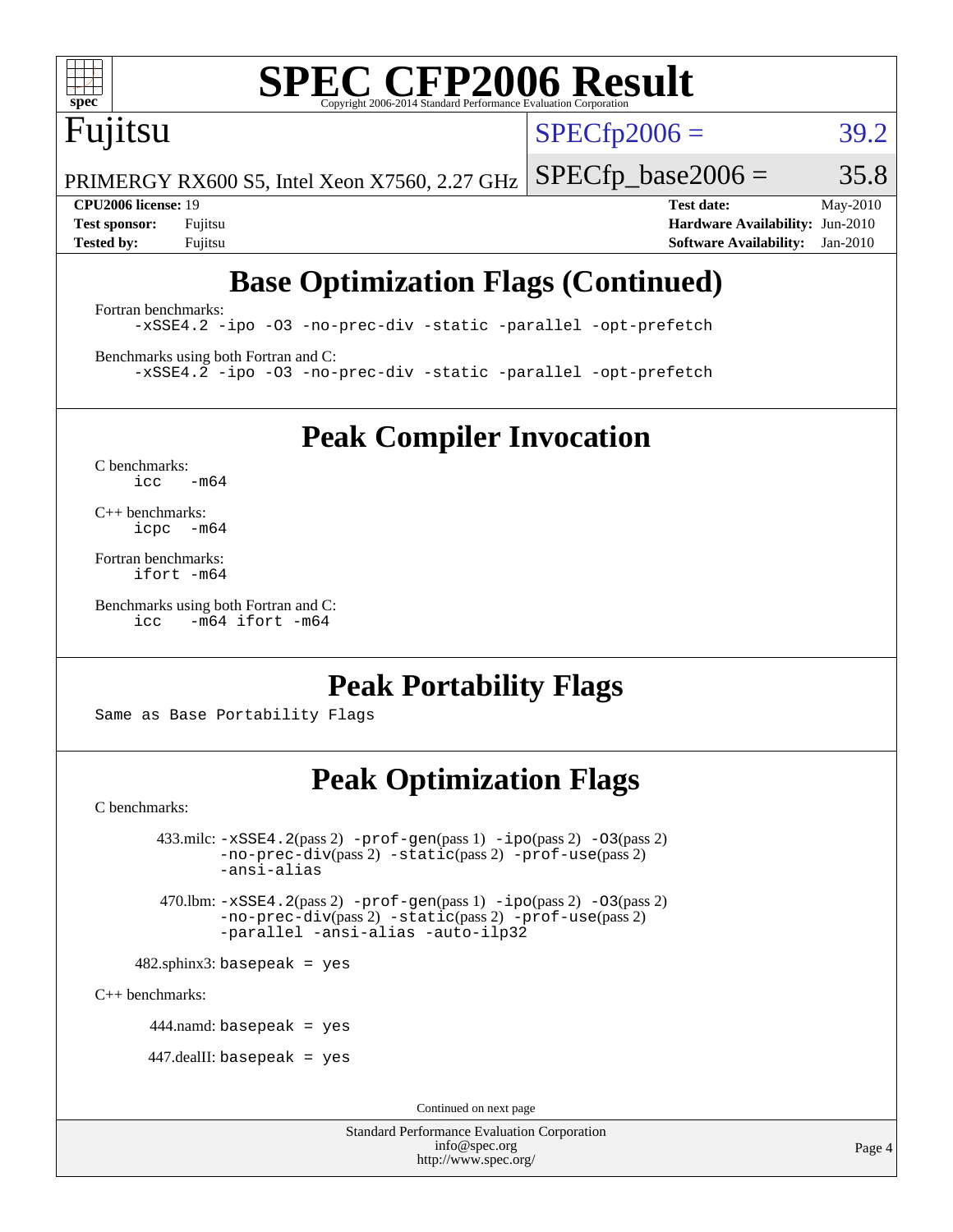

# **[SPEC CFP2006 Result](http://www.spec.org/auto/cpu2006/Docs/result-fields.html#SPECCFP2006Result)**

 $SPECfp2006 = 39.2$  $SPECfp2006 = 39.2$ 

PRIMERGY RX600 S5, Intel Xeon X7560, 2.27 GHz  $SPECTp\_base2006 = 35.8$ 

Fujitsu

**[CPU2006 license:](http://www.spec.org/auto/cpu2006/Docs/result-fields.html#CPU2006license)** 19 **[Test date:](http://www.spec.org/auto/cpu2006/Docs/result-fields.html#Testdate)** May-2010 **[Test sponsor:](http://www.spec.org/auto/cpu2006/Docs/result-fields.html#Testsponsor)** Fujitsu **[Hardware Availability:](http://www.spec.org/auto/cpu2006/Docs/result-fields.html#HardwareAvailability)** Jun-2010 **[Tested by:](http://www.spec.org/auto/cpu2006/Docs/result-fields.html#Testedby)** Fujitsu **[Software Availability:](http://www.spec.org/auto/cpu2006/Docs/result-fields.html#SoftwareAvailability)** Jan-2010

## **[Peak Optimization Flags \(Continued\)](http://www.spec.org/auto/cpu2006/Docs/result-fields.html#PeakOptimizationFlags)**

|                                      | $450$ .soplex: $-xSSE4$ . $2(pass 2)$ -prof-gen(pass 1) -ipo(pass 2) -03(pass 2)<br>$-no\text{-prec-div}(pass 2)$ $-static(pass 2)$ $-prot\text{-use}(pass 2)$<br>-opt-malloc-options=3 -auto-ilp32   |
|--------------------------------------|-------------------------------------------------------------------------------------------------------------------------------------------------------------------------------------------------------|
|                                      | $453.$ povray: $-xSSE4.2(pass2)$ -prof-gen $(pass1)$ -ipo $(pass2)$ -03 $(pass2)$<br>$-no-prec-div(pass 2) -static(pass 2) -prof-use(pass 2)$<br>-unroll4 -ansi-alias                                 |
| Fortran benchmarks:                  |                                                                                                                                                                                                       |
|                                      | 410.bwaves: basepeak = $yes$                                                                                                                                                                          |
|                                      | 416.gamess: $-xSSE4$ . $2(pass 2)$ -prof-gen(pass 1) -ipo(pass 2) -03(pass 2)<br>-no-prec-div(pass 2) -static(pass 2) -prof-use(pass 2)<br>-unroll2 -Ob0 -ansi-alias -scalar-rep-                     |
|                                      | $434$ .zeusmp: basepeak = yes                                                                                                                                                                         |
|                                      | $437$ .leslie3d: basepeak = yes                                                                                                                                                                       |
|                                      | $459.GemsFDTD: -xSSE4.2(pass 2) -prof-gen(pass 1) -ipo(pass 2) -03(pass 2)$<br>$-no\text{-prec-div}(pass 2)$ $-static(pass 2)$ $-prot\text{-use}(pass 2)$<br>-unroll2 - 0b0 - opt-prefetch - parallel |
|                                      | $465$ .tonto: $-xSSE4$ . $2(pass 2)$ -prof-gen(pass 1) -ipo(pass 2) -03(pass 2)<br>-no-prec-div(pass 2) -static(pass 2) -prof-use(pass 2)<br>-inline-calloc -opt-malloc-options=3 -auto -unroll4      |
| Benchmarks using both Fortran and C: |                                                                                                                                                                                                       |
|                                      | $435$ .gromacs: $-xSSE4$ . 2(pass 2) $-prof-gen(pass 1) -ipo(pass 2) -03(pass 2)$<br>-no-prec-div(pass 2) -static(pass 2) -prof-use(pass 2)<br>-opt-prefetch -auto-ilp32                              |
|                                      | $436.cactusADM: -xSSE4.2(pass 2) -prof-gen(pass 1) -ipo(pass 2) -03(pass 2)$<br>-no-prec-div(pass 2) -static(pass 2) -prof-use(pass 2)<br>-unroll2 -opt-prefetch -parallel -auto-ilp32                |
|                                      | 454.calculix: -xSSE4.2 -ipo -03 -no-prec-div -static -auto-ilp32                                                                                                                                      |
|                                      | 481.wrf: Same as 454.calculix                                                                                                                                                                         |
|                                      | The flags file that was used to format this result can be browsed at<br>http://www.spec.org/cpu2006/flags/Intel-ic11.1-linux64-revE.20100330.02.html                                                  |
|                                      | You can also download the XML flags source by saving the following link:<br>http://www.spec.org/cpu2006/flags/Intel-ic11.1-linux64-revE.20100330.02.xml                                               |
|                                      |                                                                                                                                                                                                       |